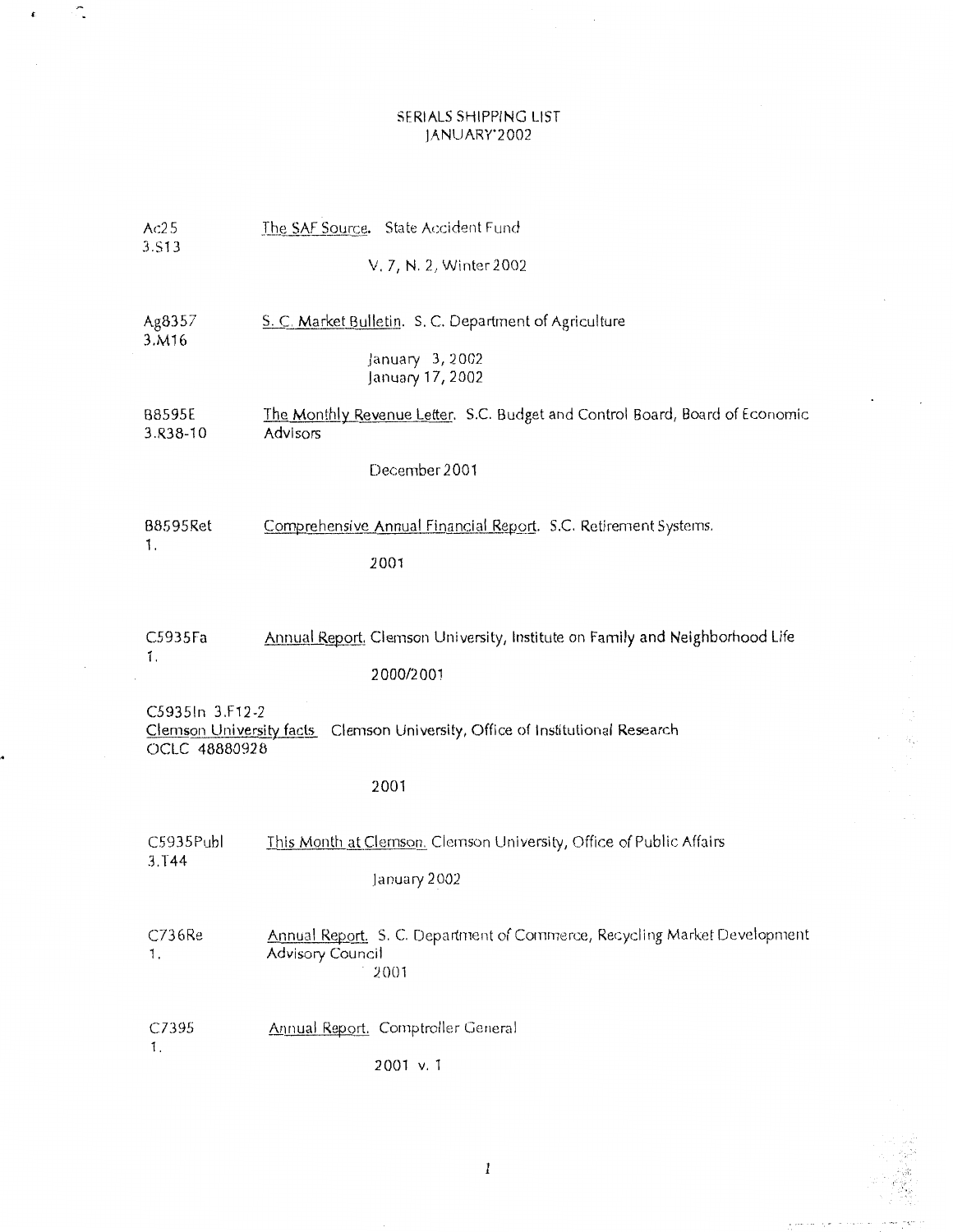| D6302C                       | Practical Guide to Services for People with Severe, Lifelong Disabilities. S. C.                                  |
|------------------------------|-------------------------------------------------------------------------------------------------------------------|
| 3.S36                        | Department of Disabilities and Special Needs, Office of Community Education                                       |
|                              | 2001/02                                                                                                           |
| Ed8332R                      | Pupils in South Carolina Schools. S.C. Department of Education                                                    |
| 3.P86                        | 2000-2001                                                                                                         |
| Ed8332R<br>3.R <sub>15</sub> | Rankings of the Counties and School Districts of South Carolina. S. C.<br>Department of Education<br>1999-2000    |
| Em735M                       | Applicants and Openings. S. C. Employment Security Commission                                                     |
| 3.A66                        | 2001                                                                                                              |
| Em735M<br>$3. C58 - 2$       | Covered Employment and Wages in South Carolina. S. C. Employment Security<br>Commission<br>2000                   |
| Em735M                       | South Carolina Workforce Trends. S.C. Employment Security Commission                                              |
| 3.W56                        | October 2001                                                                                                      |
| Et375                        | Annual Report of the State Ethics Commission. S. C. State Ethics Commission                                       |
| 1.                           | 2000                                                                                                              |
| F5195B                       | Annual Report, S.C. First Steps to School Readiness, Board of Trustees                                            |
| 1.                           | 2002                                                                                                              |
| H3496<br>3.C36               | Certificate of Need Update. S. C. Department of Health and Environmental<br>Control<br>January 2002               |
| H3496Commu<br>3. N38         | Newsletter. S. C. Department of Health and Environmental Control, Division of<br>Communication Resources<br>0.000 |

 $\ddot{\phantom{0}}$ 

t Margo

 $\varphi$  , and  $\varphi$  is a set of  $\varphi$ 

 $\mathcal{L}$ 

 $\frac{1}{\sqrt{2}}$ 

V. 14, N. 1 January 2002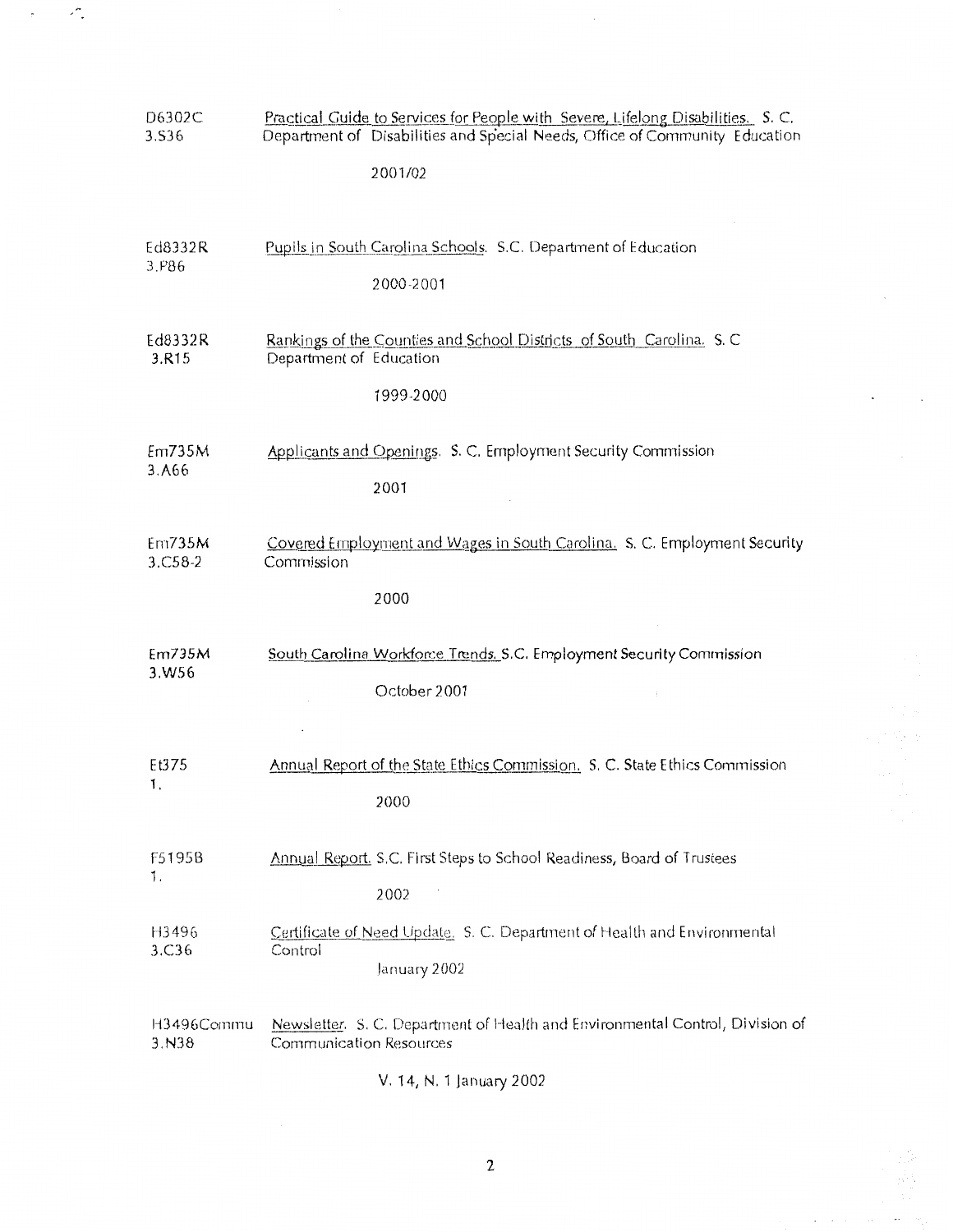| H3496Di<br>3.E64      | Disease Con<br>Epi-notes. S.C. Department of Health and Environmental Control, Division of<br>and Epidemiology                |
|-----------------------|-------------------------------------------------------------------------------------------------------------------------------|
|                       | Vol. 22, N. 6                                                                                                                 |
| H5373                 | Higher Education Statistical Abstract. S. C. Commission on Higher Education                                                   |
| $3. H43 - 2$          | 2001 Correction                                                                                                               |
| L114Lon               | Board News. S. C Board of Long Tem Health Care Administrators.                                                                |
| 3.B51                 | January 2002                                                                                                                  |
| L114PM                | The Examiner. S. C. State Board of Medical Examiners                                                                          |
| 3.E91                 | January 2002                                                                                                                  |
| L917                  | Selling Points, S.C. Education Lottery                                                                                        |
| 3.535                 | January 2002                                                                                                                  |
| M3385U                | Patriot Digest. Francis Marion University                                                                                     |
| 3.P17                 | January 15, 2002                                                                                                              |
| M5283<br>1.<br>Suppl. | Annual Statistical Report. S. C. Department of Mental Health<br>2000/2001 Parts 1 and 2                                       |
| M666                  | Statistical Profile by Counties. S. C. Commission for Minority Affairs                                                        |
| 3.S71                 | 2001                                                                                                                          |
| P8385                 | Port Charleston. S. C. State Ports Authority                                                                                  |
| 3.P56-2               | January 2002                                                                                                                  |
| P9602JS<br>3.C64      | South Carolina Criminal and Juvenile Justice Trends  S.C. Department of Public<br>Safety, Statistical Analysis Center<br>2001 |

 $\overline{\mathbf{3}}$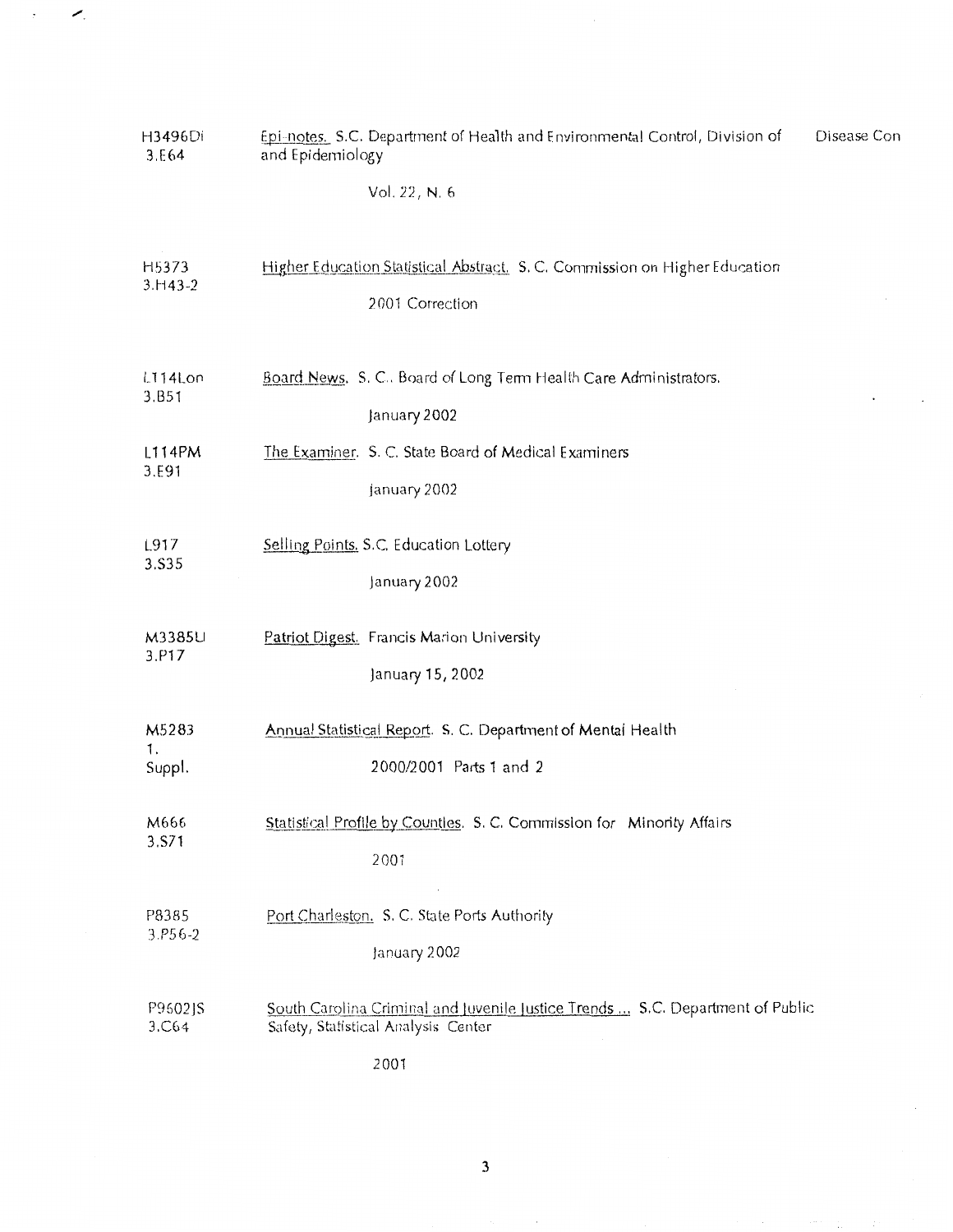P9604 3.C86 Currently. S. C. Public Service Authority

×.

January 2,2002 January 9, 2002 january 16, 2002 january 23, 2002

Tax Form Guide Package XSC. S. C. Department of Revenue R322 3.T19-2

2001

R322 3.T19-5 SC tax forms [electronic resource] SC Department of Revenue, 1999- 0CLC 48786045

#### 2000/2001

R322 3.T19-6<br>Summary of tax law changes. South Carolina Department of Revenue, 2001-0CLC 48845957

2001

| R322<br>3.V55 | Volunteer's Guide to Preparing South Carolina Income Tax Returns. S. C.<br>Department of Revenue<br>2001 |
|---------------|----------------------------------------------------------------------------------------------------------|
| Se25          | Report of Special Purpose Districts. S. C. Secretary of State                                            |
| 3.S53         | 2001                                                                                                     |
| Seall         | Coastal Heritage. Sea Grant Consortium                                                                   |
| 3.C631        | Winter 2001                                                                                              |
| T587          | The Connector. S. C. Department of Transportation                                                        |
| 3.C55         | V. 15, N.4, October-December 2001                                                                        |
| T587          | SCDOT at a Glance. S.C. Department of Transportation                                                     |
| 3.S22         | Winter 2001/02                                                                                           |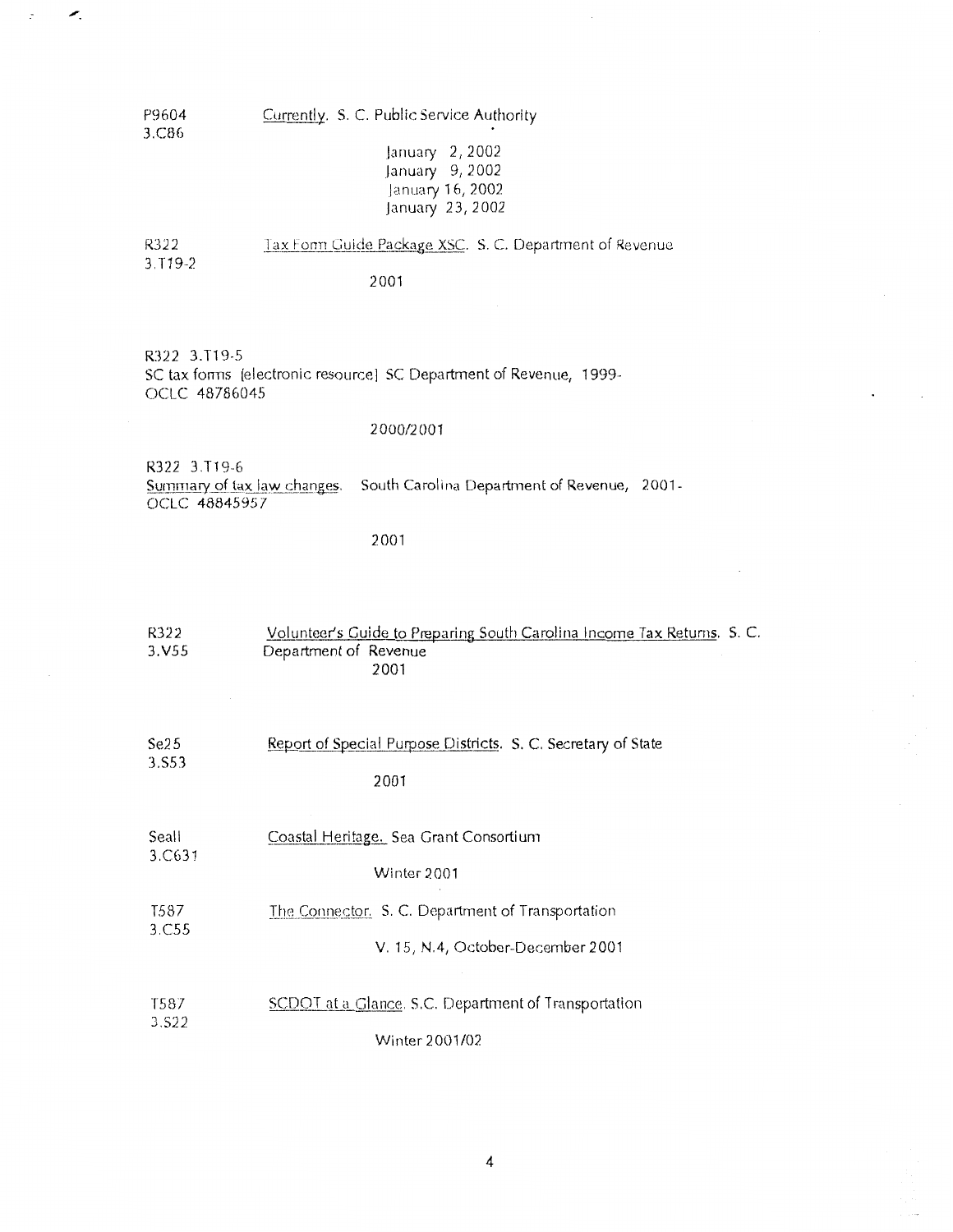| T587R<br>8.A66     | SCDOT Appraisal Manual, S.C. Department of Transportation, Department of<br>Right of Way                                                              |
|--------------------|-------------------------------------------------------------------------------------------------------------------------------------------------------|
|                    | December 2001 Revision                                                                                                                                |
| Un35En<br>3.155    | College of Engineering Innovations. USC College of Engineering<br>Fall 2001                                                                           |
| Un35Med<br>3.M32   | South Carolina Medicine: The Report of the U.S. C. School of Medicine<br>University of South Carolina, School of Medicine<br>V. 14, N. 1, Winter 2002 |
| Un35PublA<br>3.T45 | Times. University of South Carolina. Department of University Publications<br>Division of Advancement<br>January 17, 2002                             |
| V8515              | S. C. Department of Vocational Rehabilitation<br>New Horizons.                                                                                        |
| 3. N38             | V. 41, N. 1, Winter 2002                                                                                                                              |

 $\overline{5}$ 

 $\bar{\phantom{a}}$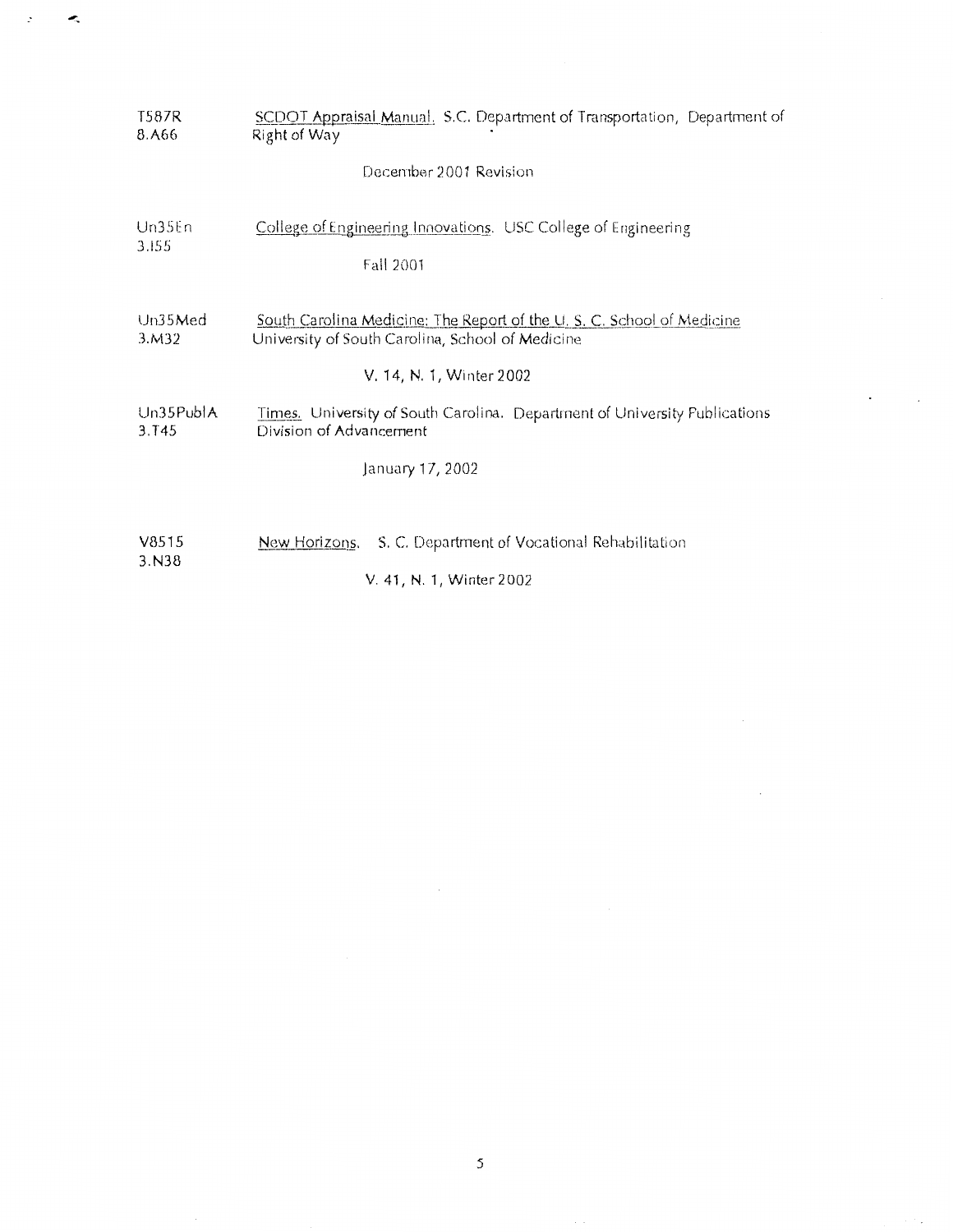## **SHIPPING LIST** JANUARY 2002

#### A3Au255 8.T61-2

South Carolina. General Assembly. Legistative Audit Council. Report to the General Assembly : a review of competition for the Department of Transportation's road paving contracts. -- Columbia, S.C. : South Carolina Legislative Audit Council, [2001] OCLC 48746732

#### B8595G 2.S58-2 2001-2

 $\sim$ 

South Carolina. State Budget and Control Board. Office of General Services. South Carolina State University procurement audit report / [South Carolina, Office of General Services]. -- Columbia, S.C. : The Office, [2001] OCLC 48845825

# C5935 2.D47 Martin, Bruce. A new disease of rough bluegrass, annual bluegrass and perennial ryegrass identified in South Carolina / Bruce Martin. -- [Clemson, S.C.] : Clemson University, [2002] OCLC 48846084

 $C5935$ Stul  $12.C15$ 2001-2002 campus housing guide. -- [Clemson, S.C. : Clemson University, University Housing, 2001] OCLC 48804960

C5935Stul+ 2.C15-2 2002-2003 introduction to campus living.  $-$  [Clemson, S.C. : Clemson University, University Housing, 2002] OCLC 48804943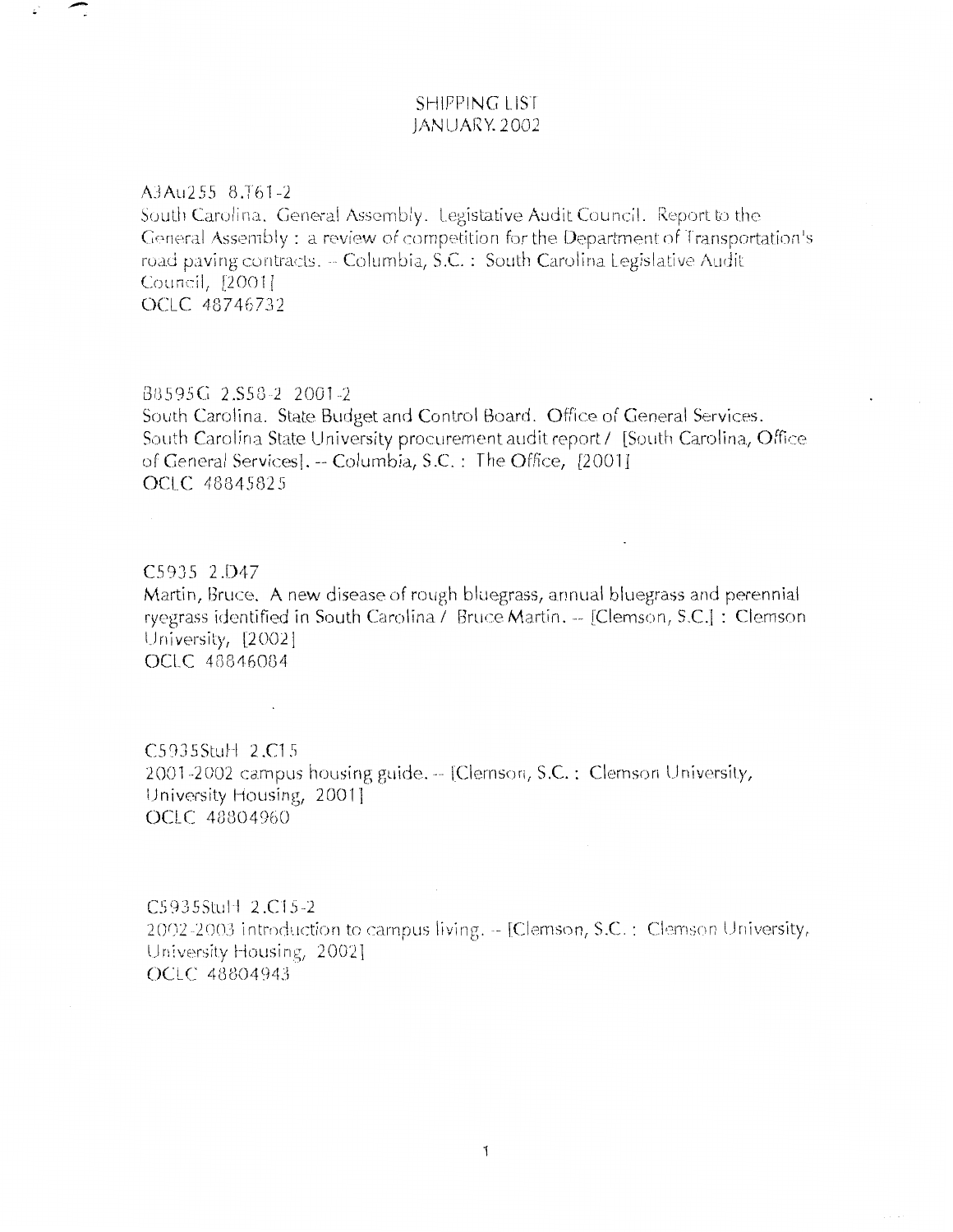C5935StuH 2.T43

There's no place like home: housing sign-up 2002-2003.  $-$  [Clemson, S.C. : Clemson University, University Housing, 2002] OCLC 48804622

### Em735M 2.V37-2 2001

Lorenz, Ralph. Veterans in South Carolina / [prepared by Ralph Lorenz].  $-$ Columbia, S.C.: South Carolina Employment Security Commission, Labor Market Information Department, [2001] OCLC 48780506

#### P2375Tou 2.T68

South Carolina Tourism Marketing Partnership Program : 2002-2003 guidelines and specifications. -- [Columbia, S.C. : South Carolina Department of Parks, Recreation & Tourism, Tourism Marketing Partnership Program, 2002]. OCLC 48804643

#### So135 2.T35 2001

Temporary assistance for needy families block grant state plan : federal fiscal years 2000 and 2001.-- [Columbia, S.C.] : State of South Carolina, [Department of Social Services, 2001] OCLC 48746762

### T587 2.P81

Report on the survey of public opinion about the South Carolina Department of Transportation / prepared by Division of Research, The Darla Moore School of Business. -- [Columbia, S.C.] : SC Department of Transportation, [2001] OCLC 48846198